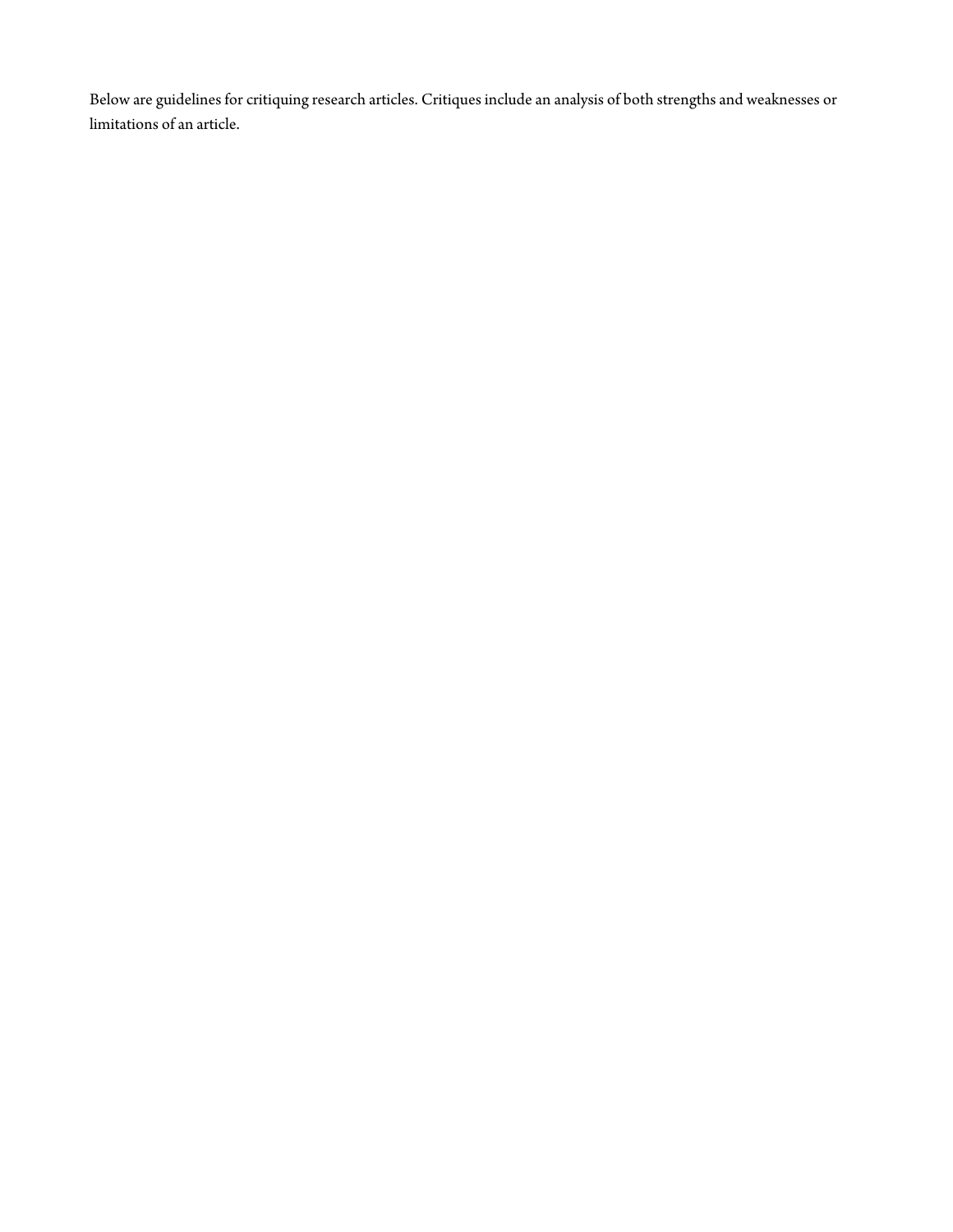| <b>Guidelines for Critiquing a Quantitative Research Study</b> |                                                                                                |  |
|----------------------------------------------------------------|------------------------------------------------------------------------------------------------|--|
| Elements influencing the believability of the research         |                                                                                                |  |
| <b>Elements</b>                                                | Questions                                                                                      |  |
| Writing style                                                  | Is the article well written-concise, grammatically correct, avoids use of jargon? Is it well   |  |
|                                                                | laid out and organized?                                                                        |  |
| Title                                                          | Is the title clear, accurate and unambiguous                                                   |  |
| Abstract                                                       | Does the abstract offer a clear overview of the study including the research problem,          |  |
|                                                                | sample, methodology, findings and recommendations?                                             |  |
| Elements influencing the robustness of the research            |                                                                                                |  |
| <b>Elements</b>                                                | Questions                                                                                      |  |
| Purpose/research problem                                       | Is the purpose of the study/research problem clearly identified?                               |  |
| Logical consistency                                            | Does the research report follow the steps of the research process in a logical manner? Do      |  |
|                                                                | these steps naturally flow and are the links clear?                                            |  |
| Literature review                                              | Is the review logically organized? Does it offer balanced critical analysis of the literature? |  |
|                                                                | Is the majority of the literature of recent origin? Is it mainly from primary sources and of   |  |
|                                                                | an empirical nature?                                                                           |  |
| Theoretical framework                                          | Has the conceptual or theoretical framework been identified? Is the framework                  |  |
|                                                                | adequately described? Is the framework appropriate?                                            |  |
| Aims/objectives/research                                       | Have aims, objectives, a research question or hypothesis been identified? If so are they       |  |
| question/hypotheses                                            | clearly stated? Do they reflect information presented in the literature review?                |  |
| Sample                                                         | Has the target population been clearly identified? How were the sample selected? Was it        |  |
|                                                                | a probability or a non-probability sample? Is it an adequate size? Are the                     |  |
|                                                                | inclusion/exclusion criteria clearly identified?                                               |  |
| Ethical considerations                                         | Were the participants fully informed about the nature of the research? Was the                 |  |
|                                                                | autonomy/confidentiality of the participants guaranteed? Were the participants                 |  |
|                                                                | protected from harm? Was ethical permission granted for the study?                             |  |
| Operational definitions                                        | Are all the terms, theories and concepts mentioned in the study clearly defined?               |  |
| Instrumentation                                                | Is the instrumentation used to assess subjects described? Were instrument reliability and      |  |
|                                                                | validity discussed?                                                                            |  |
| Procedures                                                     | Is there a description of the procedures used to administer the instrument? Are any of         |  |
|                                                                | the study's administrative or procedural limitations discussed?                                |  |
| Variables                                                      | Are variables adequately described? Was a rationale provided for their use? Were the           |  |
|                                                                | variables chosen appropriate for answering the research question $(s)$ ?                       |  |
| Data analysis/results                                          | What type of data and statistical analysis was undertaken? Was it appropriate? How             |  |
|                                                                | many of the sample participated? Were tables and graphs presented in clear and                 |  |
|                                                                | understandable fashion? Significance of the findings?                                          |  |
| Discussion                                                     | Are the findings linked back to the literature review? If a hypothesis was identified was it   |  |
|                                                                | supported? Were the strengths and limitations of the study including generalizability          |  |
|                                                                | discussed? Was a recommendation for future research made?                                      |  |
| References                                                     | Were all books, journals and other media alluded to in the study accurately referenced?        |  |

Adapted from: Coughlan, M., Cronin, P., & Ryan, F. (2007). Step-by-step guide to critiquing research. Part 1: quantitative research. *British Journal of Nursing, 16, 11*, 658-663.